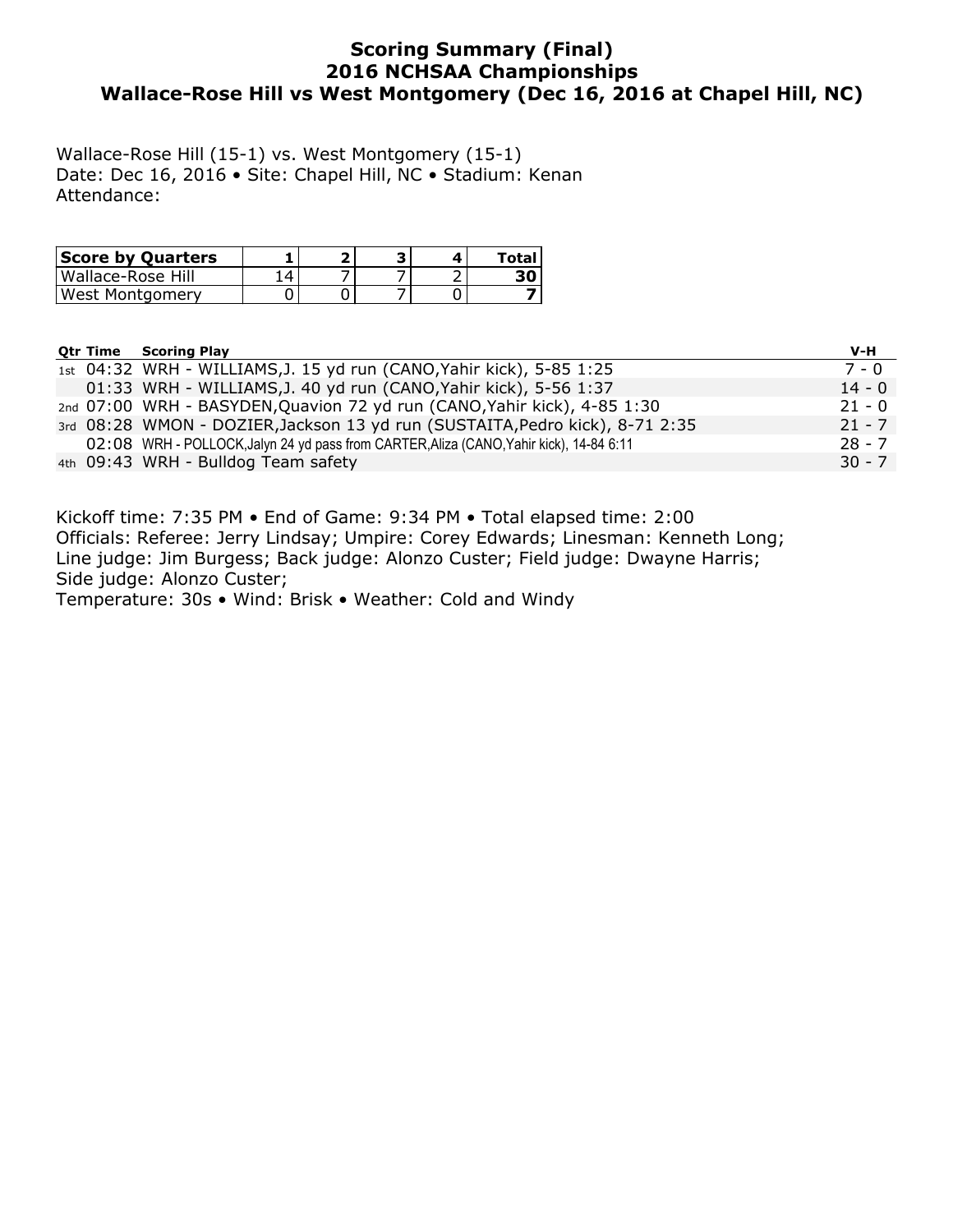### **Team Statistics (Final) 2016 NCHSAA Championships Wallace-Rose Hill vs West Montgomery (Dec 16, 2016 at Chapel Hill, NC)**

|                                | <b>WRH</b>    | WMON         |
|--------------------------------|---------------|--------------|
| <b>FIRST DOWNS</b>             | 17            | 9            |
| Rushing                        | 15            | 6            |
| Passing                        | 1             | 3            |
| Penalty                        | $\mathbf{1}$  | 0            |
| <b>NET YARDS RUSHING</b>       | 370           | 78           |
| <b>Rushing Attempts</b>        | 56            | 36           |
| Average Per Rush               | 6.6           | 2.2          |
| <b>Rushing Touchdowns</b>      | 3             | $\mathbf{1}$ |
| <b>Yards Gained Rushing</b>    | 405           | 117          |
| Yards Lost Rushing             | 35            | 39           |
| <b>NET YARDS PASSING</b>       | 24            | 106          |
| Completions-Attempts-Int       | $1 - 4 - 0$   | $5 - 14 - 0$ |
| Average Per Attempt            | 6.0           | 7.6          |
| Average Per Completion         | 24.0          | 21.2         |
| Passing Touchdowns             | 1             | 0            |
| <b>TOTAL OFFENSE YARDS</b>     | 394           | 184          |
| Total offense plays            | 60            | 50           |
| Average Gain Per Play          | 6.6           | 3.7          |
| Fumbles: Number-Lost           | $4 - 1$       | $2 - 0$      |
| Penalties: Number-Yards        | $2 - 13$      | $3 - 25$     |
| <b>PUNTS-YARDS</b>             | $6 - 189$     | 8-304        |
| Average Yards Per Punt         | 31.5          | 38.0         |
| Net Yards Per Punt             | 31.5          | 37.8         |
| Inside 20                      | 2             | 4            |
| 50+ Yards                      | 0             | 0            |
| <b>Touchbacks</b>              | 0             | 0            |
| Fair catch                     | 0             | 1            |
| <b>KICKOFFS-YARDS</b>          | $5 - 298$     | $3 - 103$    |
| Average Yards Per Kickoff      | 59.6          | 34.3         |
| Net Yards Per Kickoff          | 35.6          | 34.7         |
| Touchbacks                     | 3             | 0            |
| Punt returns: Number-Yards-TD  | $1 - 2 - 0$   | $0 - 0 - 0$  |
| Average Per Return             | 2.0           | 0.0          |
| Kickoff returns: Number-Yds-TD | $3 - - 1 - 0$ | $2 - 60 - 0$ |
| Average Per Return             | $-0.3$        | 30.0         |
| Interceptions: Number-Yds-TD   | $0 - 0 - 0$   | $0 - 0 - 0$  |
| Fumble Returns: Number-Yds-TD  | 0-0-0         | $0 - 0 - 0$  |
| Miscellaneous Yards            | 0             | 0            |
| <b>Possession Time</b>         | 26:18         | 21:42        |
| 1st Quarter                    | 4:27          | 7:33         |
| 2nd Quarter                    | 5:03          | 6:57         |
| 3rd Quarter                    | 7:17          | 4:43         |
| 4th Quarter                    | 9:31          | 2:29         |
| <b>Third-Down Conversions</b>  | 4 of 12       | 2 of 12      |
| Fourth-Down Conversions        | $0$ of $0$    | $0$ of $2$   |
| Red-Zone Scores-Chances        | $1 - 1$       | $1 - 1$      |
| Touchdowns                     | $1 - 1$       | $1 - 1$      |
| Field goals                    | $0 - 1$       | $0 - 1$      |
| Sacks By: Number-Yards         | $3 - 24$      | $0-0$        |
| <b>PAT Kicks</b>               | $4 - 4$       | $1 - 1$      |
| <b>Field Goals</b>             | $0 - 0$       | $0 - 0$      |
| Points off turnovers           | 0             | 0            |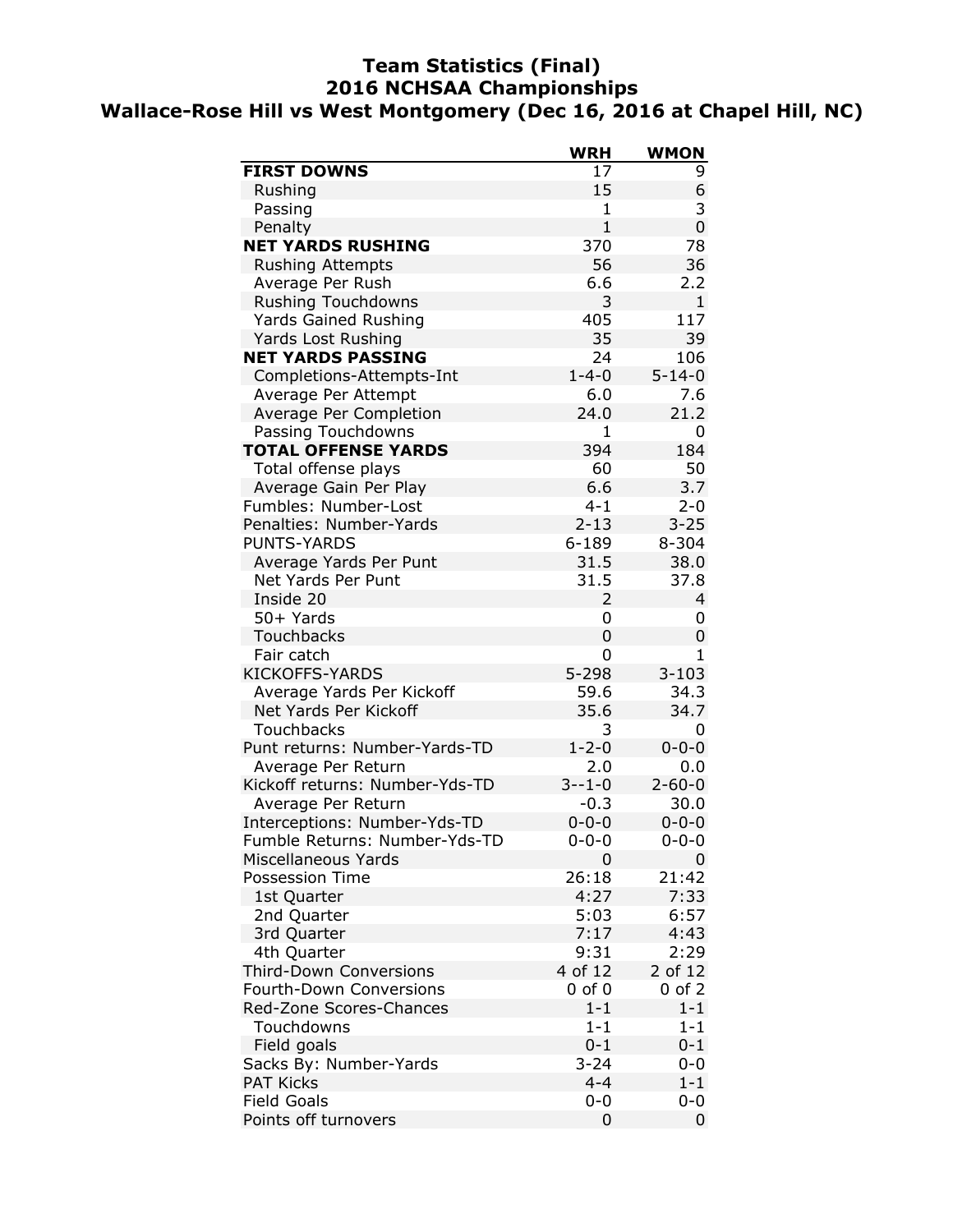### **Individual Statistics (Final) 2016 NCHSAA Championships Wallace-Rose Hill vs West Montgomery (Dec 16, 2016 at Chapel Hill, NC)**

### Wallace-Rose Hill **West Montgomery**

| <b>Rushing</b>      |    |     | <b>No. Gain Loss Net TD</b> |      |   | Lq | Avg    |
|---------------------|----|-----|-----------------------------|------|---|----|--------|
| BASYDEN, Quavion    | 10 | 135 | 2                           | 133  | 1 | 72 | 13.3   |
| NEWKIRK, Desmond    | 16 | 106 | 1                           | 105  | 0 | 54 | 6.6    |
| WILLIAMS, J.        | 11 | 83  | 14                          | 69   | 2 | 40 | 6.3    |
| CARTER, Aliza       | 6  | 28  | 6                           | 22   | 0 | 14 | 3.7    |
| FARRIOR, Patrick    | 2  | 21  | 0                           | 21   | ŋ | 21 | 10.5   |
| NICHOLS, Dennis     | 4  | 20  | 0                           | 20   | 0 | 9  | 5.0    |
| GRAY, Malcolm       | 3  | 12  | 7                           | 5    | 0 | 12 | 1.7    |
| POLLOCK, Jalyn      | 1  | 0   | $\mathcal{P}$               | $-2$ | 0 | 0  | $-2.0$ |
| <b>Bulldog Team</b> | 3  | 0   | 3                           | -3   | 0 | 0  | $-1.0$ |
| Totals              | 56 | 405 | 35                          | 370  | 3 | 72 | 6.6    |

| <b>Passing</b> | C-A-I |     | <b>Yds TD Long Sack</b> |  |
|----------------|-------|-----|-------------------------|--|
| CARTER, Aliza  | 1-4-0 | 24. |                         |  |
| Totals         | 1-4-0 | 24  | 24                      |  |

| Receiving      | No. Yards TD Long |    |
|----------------|-------------------|----|
| POLLOCK, Jalyn | 74                | 24 |
| <b>Totals</b>  | $7\Lambda$        | 74 |

| Passing         | $C$ -A-I     |      | <b>Yds TD Long Sack</b> |  |
|-----------------|--------------|------|-------------------------|--|
| DOZIER, Jackson | $5 - 14 - 0$ | 106. |                         |  |
| Totals          | $5 - 14 - 0$ | 106  | -33-                    |  |

**Rushing No. Gain Loss Net TD Lg Avg** LEAKE, Jo 12 41 1 40 0 9 3.3<br>RHONE JR, Damon 10 30 2 28 0 14 2.8 RHONE JR,Damon 10 30 2 28 0 14 2.8

HORNE, Makel 1 0 1 -1 0 0 -1.0<br>Totals 36 117 39 78 1 19 2.2  $36$  117

DOZIER, Jackson 13 46 35 11

| Receiving    |   | No. Yards | <b>TD</b> | Long |
|--------------|---|-----------|-----------|------|
| MORRISON,J.  | 3 | 93        |           | 33   |
| LEAKE,Jo     |   |           |           |      |
| HORNE, Makel |   | h         |           | 6    |
| Totals       |   | 106       |           | 33   |

| Punting          |  |          |               | No. Yds Avg Long In20 TB |  |
|------------------|--|----------|---------------|--------------------------|--|
| SIMMONS, Rarkell |  |          | 6 189 31.5 44 |                          |  |
| Totals           |  | 189 31.5 | 44            |                          |  |

|                         | Punt |               |  | <b>Kickoff</b> |           |  | <b>Intercept</b> |           |  |
|-------------------------|------|---------------|--|----------------|-----------|--|------------------|-----------|--|
| <b>Returns</b>          |      | <b>No Yds</b> |  |                | Lg No Yds |  |                  | Lg No Yds |  |
| POLLOCK, Jalyn          |      |               |  |                |           |  |                  |           |  |
| WILLIAMS, J.            | O    | O             |  |                |           |  |                  |           |  |
| <b>FARRIOR, Patrick</b> | O    | O             |  |                |           |  |                  |           |  |
| BASYDEN, Quavion        | O    |               |  |                |           |  |                  |           |  |
| Totals                  |      |               |  |                |           |  |                  |           |  |

| Otr | Tıme |                                              |                     |                                           |                                  |
|-----|------|----------------------------------------------|---------------------|-------------------------------------------|----------------------------------|
|     |      |                                              | ΤВ                  | OВ                                        |                                  |
| 5   | 298  |                                              | 3                   | 0                                         |                                  |
|     | Rcv  | KR                                           |                     | Total                                     |                                  |
|     | 0    | 0                                            |                     | 133                                       |                                  |
|     | 0    | 0                                            |                     | 105                                       |                                  |
|     | 0    | -1                                           |                     | 68                                        |                                  |
|     | 24   | 0                                            |                     | 24                                        |                                  |
|     |      | No. Yards<br>Run<br>133<br>105<br>69<br>$-2$ | Dist<br>Avg<br>59.6 | <b>PR</b><br>0<br>0<br>0<br>$\mathcal{P}$ | Result<br>ΙR<br>0<br>0<br>0<br>ი |

| Puntina         |  |          |     | No. Yds Avg Long In20 TB |  |
|-----------------|--|----------|-----|--------------------------|--|
| DOZIER, Jackson |  | 304 38.0 | 49. |                          |  |
| Totals          |  | 304 38.0 | 49  |                          |  |

|                | Punt                          |  |                |           | Kickoff Intercept |  |  |  |
|----------------|-------------------------------|--|----------------|-----------|-------------------|--|--|--|
| <b>Returns</b> | No Yds Lg No Yds Lg No Yds Lg |  |                |           |                   |  |  |  |
| LEAKE, Jo      |                               |  |                | $60$ 32 0 |                   |  |  |  |
| Totals         |                               |  | 0  2 60 32   0 |           |                   |  |  |  |

| <b>Otr</b>              |     | <b>Dist</b>                                            |           |             |       | <b>Field goals</b>  |    |                               |                                         |              |                            |              |  |
|-------------------------|-----|--------------------------------------------------------|-----------|-------------|-------|---------------------|----|-------------------------------|-----------------------------------------|--------------|----------------------------|--------------|--|
|                         |     |                                                        |           | ΤВ          |       | <b>Kickoffs</b>     |    |                               |                                         |              | тв                         | <b>OB</b>    |  |
| 5.                      | 298 |                                                        |           | 3           | 0     | SUSTAITA, Pedro     | 3  | 103                           |                                         |              | 0                          |              |  |
|                         |     | KR                                                     | <b>PR</b> | IR          | Total | All-purpose         |    |                               | KR                                      | <b>PR</b>    | ΙR                         | <b>Total</b> |  |
| BASYDEN, Quavion<br>133 | 0   |                                                        | 0         | 0           | 133   | LEAKE, Jo           |    |                               | 60                                      | 0            |                            | 107          |  |
|                         | 0   | 0                                                      | 0         | 0           | 105   | MORRISON, J.        |    | 93                            | 0                                       | <sup>0</sup> |                            | 93           |  |
|                         | 0   | -1                                                     | 0         | 0           | 68    |                     |    | 0                             | 0                                       |              |                            | 28           |  |
|                         | 24  | $\Omega$                                               |           | 0           | 24    | DOZIER, Jackson     | 11 | 0                             | $\Omega$                                | U            |                            | 11           |  |
|                         |     | Time<br>No. Yards<br><b>Run Rcv</b><br>105<br>69<br>-2 |           | Avg<br>59.6 |       | <b>Result</b><br>OВ |    | <b>Otr</b><br>RHONE JR, Damon | Time<br><b>Run Rcv</b><br>40<br>0<br>28 | No. Yards    | <b>Dist</b><br>Ava<br>34.3 | Result<br>0  |  |

FUMBLES: Wallace-Rose Hill-CARTER,Aliza 2-0; FARRIOR,Patrick 1-0; BASYDEN,Quavion 1-1. West Montgomery-DOZIER,Jackson 2-0.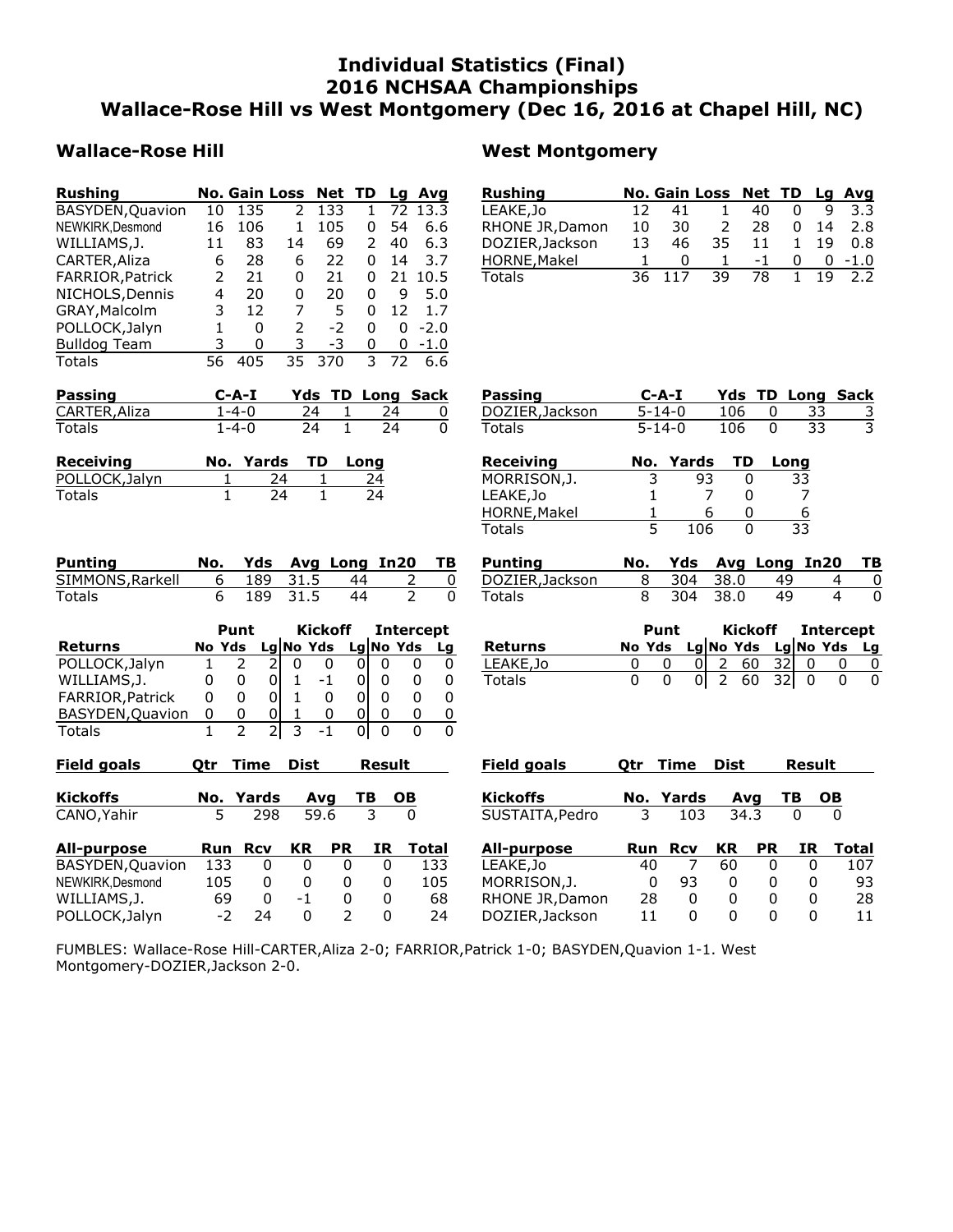### **Defensive Statistics (Final) 2016 NCHSAA Championships Wallace-Rose Hill vs West Montgomery (Dec 16, 2016 at Chapel Hill, NC)**

|                 | <b>Wallace-Rose Hill</b>                      |                          |                               |                          | Solo Ast Total Sacks-Yds   | <b>TFL-Yds</b> |              |         | FF FR-Yds Int-Yds BrUp |              | <b>Blks</b> | ОВН        |
|-----------------|-----------------------------------------------|--------------------------|-------------------------------|--------------------------|----------------------------|----------------|--------------|---------|------------------------|--------------|-------------|------------|
|                 | 82 MURRAY, Xavier                             |                          | 7                             | 14                       | $3.0 - 24$                 | $3.5 - 24$     |              |         |                        |              |             |            |
|                 | 60 JAMES, Eric                                | 3                        | 4                             | 7                        |                            | $1.0 - 1$      |              |         |                        |              |             |            |
|                 | 35 SIMMONS, Rarkell                           | 4                        | $\overline{\phantom{a}}$      | 6                        |                            | $1.0 - 2$      |              |         |                        |              |             |            |
|                 | 21 NEWKIRK, Desmond                           | 3                        | $\mathbf{1}$                  | 4                        |                            |                |              |         |                        |              |             |            |
| 3               | WILLIAMS, J.                                  | 3                        | $\Omega$                      | 3                        | $\overline{\phantom{a}}$   | $1.0 - 1$      |              |         |                        | 1            |             |            |
| 7 <sup>7</sup>  | FARRIOR, Patrick                              | $\overline{2}$           | $\mathbf{1}$                  | 3                        |                            | $1.0 - 1$      |              |         |                        |              |             |            |
|                 | 63 SANCHEZ, Juan                              |                          | $\mathcal{P}$                 | 3                        |                            | $0.5 - 1$      |              |         |                        |              |             |            |
| 9               | BASYDEN, Quavion                              | $\overline{\phantom{a}}$ | $\Omega$                      | $\overline{2}$           |                            |                |              |         |                        |              |             |            |
|                 | 24 WILSON, Daylen                             | 2                        | 0                             | 2                        |                            |                |              |         |                        | 1            |             |            |
|                 | 54 DOBSON, Z.                                 |                          | 1                             | $\overline{2}$           |                            |                |              |         |                        |              |             |            |
|                 | 30 LEAK-SUTTON,C.                             | 1                        | 1                             | $\overline{\phantom{a}}$ |                            |                |              |         |                        |              |             |            |
| $4\overline{ }$ | NICHOLS, Dennis                               | 1                        | 0                             | 1                        |                            |                |              |         |                        |              |             |            |
|                 | 40 DALRYMPLE,C.                               | 0                        | 1                             |                          |                            |                |              |         |                        |              |             |            |
| Τ               | <b>Bulldog Team</b>                           | 0                        | $\Omega$                      | 0                        |                            |                |              |         |                        |              |             |            |
| 6               | POLLOCK, Jalyn                                | 0                        | 0                             | 0                        |                            |                |              |         |                        |              |             |            |
|                 | Totals                                        | 30                       | $\overline{20}$               | $\overline{50}$          | $3.0 - 24$                 | $8.0 - 30$     | $\Omega$     | $0 - 0$ | $0 - 0$                | $\mathbf{3}$ | $\Omega$    | $\Omega$   |
|                 |                                               | Solo                     |                               |                          | <b>Ast Total Sacks-Yds</b> | <b>TFL-Yds</b> | FF.          |         |                        |              | <b>Blks</b> | <b>OBH</b> |
| #               | <b>West Montgomery</b><br>55 WOODWARD, Robert | 6                        | 3                             | 9                        |                            |                |              | $1 - 0$ | FR-Yds Int-Yds BrUp    |              |             |            |
|                 | 34 BROWN, Holden                              | 6                        | $\overline{2}$                | 8                        |                            |                |              |         |                        |              |             |            |
|                 |                                               | 6                        |                               | 7                        |                            |                |              |         |                        |              |             |            |
| 3               | MORRISON, J.                                  | 4                        | 3                             | $\overline{7}$           |                            |                |              |         |                        |              |             |            |
| 9               | 7 RHONE JR, Damon                             | 3                        | $\overline{2}$                | 5                        |                            | $1.5 - 3$      |              |         |                        |              |             |            |
|                 | LEAKE, Jo                                     | 3                        | $\overline{2}$                | 5                        |                            | $2.5 - 9$      |              |         |                        |              |             |            |
|                 | 12 BALDWIN, Keshawn                           |                          |                               |                          |                            | $1.0 - 2$      |              |         |                        |              |             |            |
|                 | 25 LEAKE, Jataviun                            | 4                        | 0<br>$\overline{\phantom{a}}$ | 4                        |                            |                |              |         |                        |              |             |            |
|                 | 14 WILLIAMS, Landon                           | 2                        |                               | $\overline{4}$           |                            | $1.0 - 2$      | 1            |         |                        |              |             |            |
|                 | 56 COBLE, Payton                              | 2                        | $\Omega$                      | 2                        |                            |                |              |         |                        |              |             |            |
|                 | 2 HORNE, Makel                                | $\overline{\phantom{a}}$ | $\Omega$                      | $\overline{\phantom{a}}$ |                            |                |              |         |                        |              |             |            |
|                 | 40 FUTRELL, Eli                               | 2                        | 0                             | 2                        |                            | $1.0 - 10$     |              |         |                        |              |             |            |
|                 | 45 HABJANIC, Ian                              |                          |                               | 2<br>$\overline{57}$     |                            |                |              |         |                        |              |             |            |
|                 | <b>Totals</b>                                 | $\overline{41}$          | $\overline{16}$               |                          | $0.0 - 0$                  | $7.0 - 26$     | $\mathbf{1}$ | $1 - 0$ | $0 - 0$                | 1            | 0           | 0          |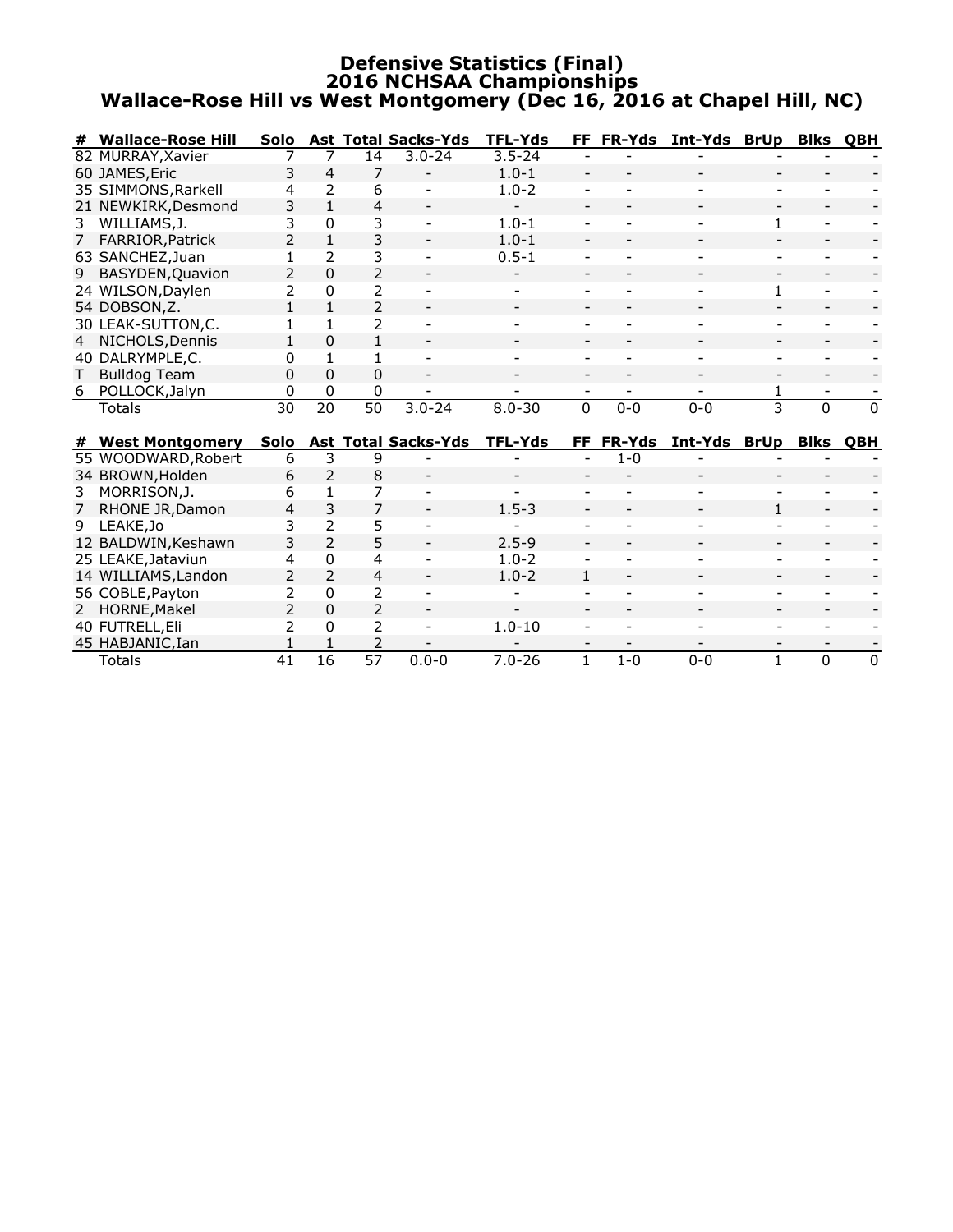### **Drive Chart (By Team) (Final) 2016 NCHSAA Championships Wallace-Rose Hill vs West Montgomery (Dec 16, 2016 at Chapel Hill, NC)**

|            |                 |                 | <b>Drive Started</b> |                 |                 | <b>Drive Ended</b> | Consumed        |                                      |            |
|------------|-----------------|-----------------|----------------------|-----------------|-----------------|--------------------|-----------------|--------------------------------------|------------|
| Team       | Qtr             | Spot            | Time                 | <b>Obtained</b> | <b>Spot</b>     | Time               | <b>How lost</b> | - Yds<br>ΡI                          | <b>TOP</b> |
| <b>WRH</b> | 1st             | W49             | 10:35                | Punt            | M42             | 09:10              | Punt            | 3<br>9<br>$\overline{\phantom{a}}$   | 1:25       |
| <b>WRH</b> |                 | W <sub>15</sub> | 05:57                | Punt            | IMOO            | 04:32              | *TOUCHDOWN      | $5 -$<br>85                          | 1:25       |
| <b>WRH</b> |                 | W44             | 03:10                | Punt            | M <sub>00</sub> | 01:33              | *TOUCHDOWN      | -56<br>$5 -$                         | 1:37       |
| <b>WRH</b> | 2 <sub>nd</sub> | W <sub>12</sub> | 11:14                | Punt            | W16             | 10:03              | Punt            | $3 - 4$                              | 1:11       |
| <b>WRH</b> |                 | W <sub>15</sub> | 08:30                | Punt            | IMOO            | 07:00              | *TOUCHDOWN      | 85<br>4<br>$\overline{\phantom{a}}$  | 1:30       |
| <b>WRH</b> |                 | W <sub>22</sub> | 04:28                | Downs           | W27             | 02:59              | Punt            | $3 - 5$                              | 1:29       |
| <b>WRH</b> |                 | W <sub>12</sub> | 00:53                | Punt            | W <sub>22</sub> | 00:00              | End of half     | $2 -$<br>10                          | 0:53       |
| <b>WRH</b> | 3rd             | W31             | 11:58                | Kickoff         | lW40            | 11:03              | Punt            | $3 - 9$                              | 0:55       |
| WRH        |                 | W16             | 08:19                | Kickoff         | IMOO            | 02:08              | *TOUCHDOWN      | 84<br>14<br>$\overline{\phantom{a}}$ | 6:11       |
| <b>WRH</b> | 4th             | M48             | 11:55                | Downs           | IM45            | 09:47              | Punt            | $3 - 3$                              | 2:08       |
| WRH        |                 | W49             | 09:42                | Kickoff         | IM32            | 08:08              | <b>Fumble</b>   | 19<br>4 -                            | 1:34       |
| <b>WRH</b> |                 | W41             | 06:40                | Punt            | M42             | 04:02              | Punt            | $5 - 17$                             | 2:38       |
| WRH        |                 | M49             | 03:10                | Punt            | M39             | 00:00              | End of half     | 10<br>6.<br>$\overline{\phantom{a}}$ | 3:10       |

|                          | 1st     | 2nd     | 3rd     | 4th     | 1st             | 2nd     |          |
|--------------------------|---------|---------|---------|---------|-----------------|---------|----------|
| <b>Wallace-Rose Hill</b> | Otr     | Otr     | Otr     | Otr     | Half            | Half    | Total    |
| Time of possession       | 04:27   | 05:03   | 07:17   | 09:31   | 09:30           | 16:48   | 26:18    |
| 3rd down conversions     | $1 - 2$ | $0 - 2$ | $2 - 3$ | $1 - 5$ | $1 - 4$         | $3 - 8$ | $4 - 12$ |
| Average field position   | W36     | W15     | W23     | W48     | W <sub>24</sub> | W40     | W31      |
| 4th down conversions     | $0 - 0$ | 0-0     | 0-0     | $0 - 0$ | $0 - 0$         | $0 - 0$ | $0 - 0$  |

|             |     |                 | <b>Drive Started</b> |                 |                 | <b>Drive Ended</b> | Consumed        |                                       |            |
|-------------|-----|-----------------|----------------------|-----------------|-----------------|--------------------|-----------------|---------------------------------------|------------|
| Team        | Qtr | Spot            | Time                 | <b>Obtained</b> | <b>Spot</b>     | Time               | <b>How lost</b> | - Yds<br>PI                           | <b>TOP</b> |
| <b>WMON</b> | 1st | M <sub>20</sub> | 12:00                | Kickoff         | M22             | 10:35              | Punt            | 3.<br>-2<br>$\overline{\phantom{a}}$  | 1:25       |
| <b>WMON</b> |     | M11             | 09:10                | Punt            | M46             | 05:57              | Punt            | $5 - 35$                              | 3:13       |
| <b>WMON</b> |     | M <sub>20</sub> | 04:32                | Kickoff         | M22             | 03:10              | Punt            | $-2$<br>3.                            | 1:22       |
| <b>WMON</b> |     | M33             | 01:26                | Kickoff         | IM48            | 11:14              | Punt            | -15<br>6<br>$\overline{\phantom{a}}$  | 2:12       |
| <b>WMON</b> | 2nd | W45             | 10:03                | Punt            | M36             | 08:30              | Punt            | 3<br>(19)<br>$\overline{\phantom{a}}$ | 1:33       |
| <b>WMON</b> |     | M20             | 07:00                | Kickoff         | W <sub>22</sub> | 04:28              | Downs           | 7 - 58                                | 2:32       |
| <b>WMON</b> |     | M41             | 02:59                | Punt            | M43             | 00:53              | Punt            | 3.<br>$-2$                            | 2:06       |
| <b>WMON</b> | 3rd | M29             | 11:03                | Punt            | W <sub>00</sub> | 08:28              | *TOUCHDOWN      | $8 - 71$                              | 2:35       |
| <b>WMON</b> |     | M <sub>29</sub> | 02:01                | Kickoff         | M48             | 11:55              | Downs           | $5 - 19$                              | 2:06       |
| <b>WMON</b> | 4th | M01             | 09:47                | Punt            | M <sub>00</sub> | 09:43              | *SAFETY         | (1)                                   | 0:04       |
| <b>WMON</b> |     | M32             | 08:08                | Fumble          | <b>M27</b>      | 06:40              | Punt            | 3<br>(5)                              | 1:28       |
| <b>WMON</b> |     | M20             | 04:02                | Punt            | M <sub>15</sub> | 03:10              | Punt            | (5)<br>3<br>$\overline{\phantom{a}}$  | 0:52       |

|                        | 1st     | 2nd     | 3rd     | 4th     | 1st     | 2nd     |              |
|------------------------|---------|---------|---------|---------|---------|---------|--------------|
| <b>West Montgomery</b> | Otr     | Otr     | Otr     | Otr     | Half    | Half    | <b>Total</b> |
| Time of possession     | 07:33   | 06:57   | 04:43   | 02:29   | 14:30   | 07:12   | 21:42        |
| 3rd down conversions   | $1 - 4$ | $0 - 4$ | $1 - 2$ | $0 - 2$ | $1 - 8$ | 1-4     | $2 - 12$     |
| Average field position | M21     | M38     | M29     | M17     | M28     | M22     | M25          |
| 4th down conversions   | $0 - 0$ | $0 - 1$ | ი-ი     | $0 - 1$ | $0 - 1$ | $0 - 1$ | $0 - 2$      |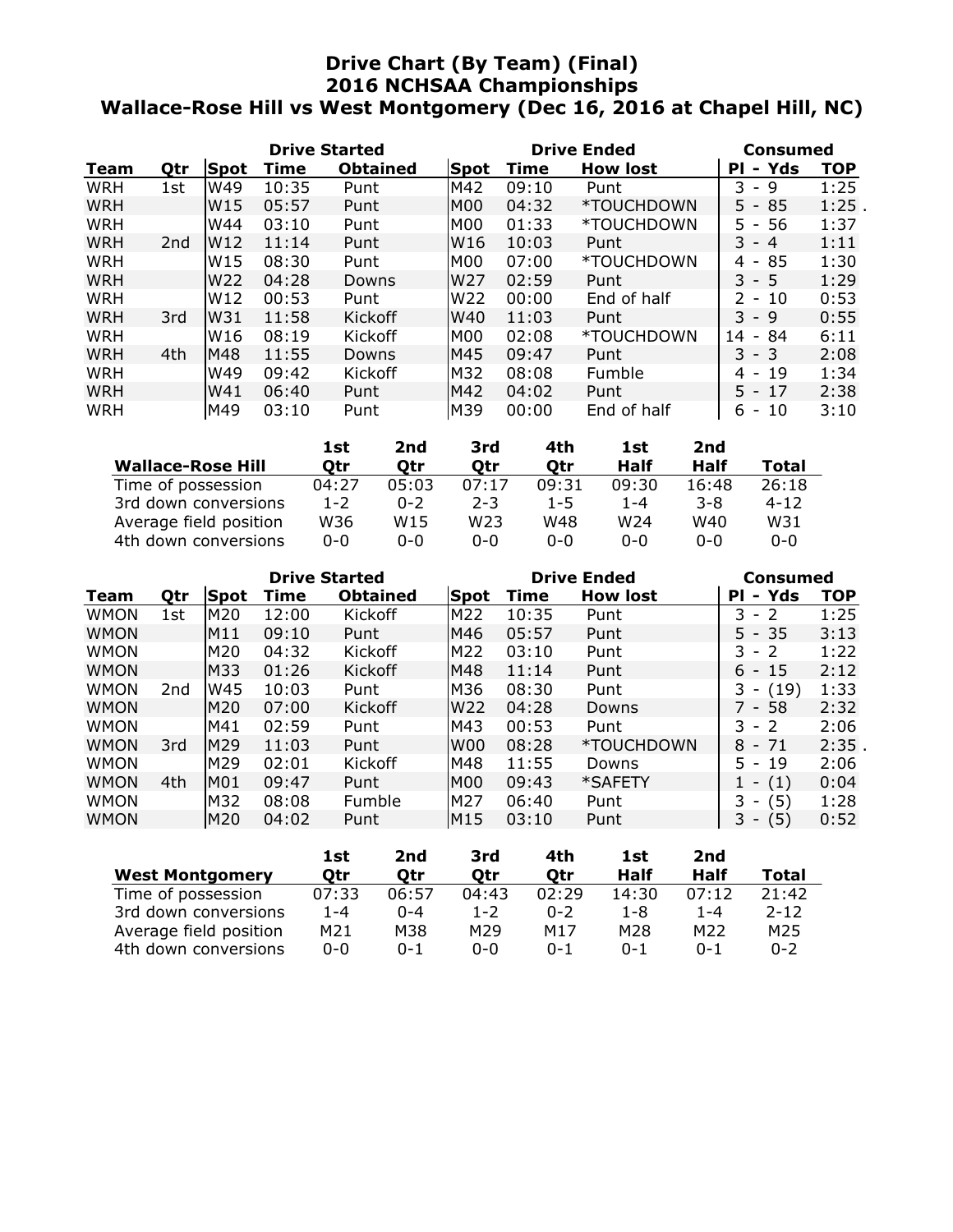### **Drive Chart (By Quarter) (Final) 2016 NCHSAA Championships Wallace-Rose Hill vs West Montgomery (Dec 16, 2016 at Chapel Hill, NC)**

|             |                 |      | <b>Drive Started</b> |                 |             |             | <b>Drive Ended</b> | Consumed                             |            |  |
|-------------|-----------------|------|----------------------|-----------------|-------------|-------------|--------------------|--------------------------------------|------------|--|
| <b>Team</b> | Qtr             | Spot | Time                 | <b>Obtained</b> | <b>Spot</b> | <b>Time</b> | <b>How lost</b>    | - Yds<br>PI                          | <b>TOP</b> |  |
| <b>WMON</b> | 1st             | M20  | 12:00                | Kickoff         | M22         | 10:35       | Punt               | 3<br>$-2$                            | 1:25       |  |
| <b>WRH</b>  |                 | W49  | 10:35                | Punt            | M42         | 09:10       | Punt               | $-9$<br>3                            | 1:25       |  |
| <b>WMON</b> |                 | M11  | 09:10                | Punt            | M46         | 05:57       | Punt               | 35<br>$5 -$                          | 3:13       |  |
| <b>WRH</b>  |                 | W15  | 05:57                | Punt            | M00         | 04:32       | *TOUCHDOWN         | $5 - 85$                             | $1:25$ .   |  |
| <b>WMON</b> |                 | M20  | 04:32                | Kickoff         | M22         | 03:10       | Punt               | 3<br>2<br>$\overline{\phantom{a}}$   | 1:22       |  |
| <b>WRH</b>  |                 | W44  | 03:10                | Punt            | M00         | 01:33       | *TOUCHDOWN         | $5 - 56$                             | 1:37       |  |
| <b>WMON</b> |                 | M33  | 01:26                | Kickoff         | M48         | 11:14       | Punt               | $6 - 15$                             | 2:12       |  |
| <b>WRH</b>  | 2 <sub>nd</sub> | W12  | 11:14                | Punt            | W16         | 10:03       | Punt               | $3 - 4$                              | 1:11       |  |
| <b>WMON</b> |                 | W45  | 10:03                | Punt            | M36         | 08:30       | Punt               | $3 - (19)$                           | 1:33       |  |
| <b>WRH</b>  |                 | W15  | 08:30                | Punt            | M00         | 07:00       | *TOUCHDOWN         | 85<br>$4 -$                          | 1:30       |  |
| <b>WMON</b> |                 | M20  | 07:00                | Kickoff         | W22         | 04:28       | Downs              | 7 - 58                               | 2:32       |  |
| <b>WRH</b>  |                 | W22  | 04:28                | Downs           | W27         | 02:59       | Punt               | $3 - 5$                              | 1:29       |  |
| <b>WMON</b> |                 | M41  | 02:59                | Punt            | M43         | 00:53       | Punt               | $-2$<br>3                            | 2:06       |  |
| <b>WRH</b>  |                 | W12  | 00:53                | Punt            | W22         | 00:00       | End of half        | $2 - 10$                             | 0:53       |  |
| WRH         | 3rd             | W31  | 11:58                | Kickoff         | W40         | 11:03       | Punt               | $3 -$<br>9                           | 0:55       |  |
| <b>WMON</b> |                 | M29  | 11:03                | Punt            | <b>W00</b>  | 08:28       | *TOUCHDOWN         | 8<br>71<br>$\overline{\phantom{a}}$  | 2:35.      |  |
| <b>WRH</b>  |                 | W16  | 08:19                | Kickoff         | M00         | 02:08       | *TOUCHDOWN         | 14<br>84<br>$\overline{\phantom{a}}$ | 6:11       |  |
| <b>WMON</b> |                 | M29  | 02:01                | Kickoff         | M48         | 11:55       | Downs              | $5 - 19$                             | 2:06       |  |
| <b>WRH</b>  | 4th             | M48  | 11:55                | Downs           | M45         | 09:47       | Punt               | $3 - 3$                              | 2:08       |  |
| <b>WMON</b> |                 | M01  | 09:47                | Punt            | M00         | 09:43       | *SAFETY            | $1 - (1)$                            | 0:04       |  |
| <b>WRH</b>  |                 | W49  | 09:42                | <b>Kickoff</b>  | M32         | 08:08       | Fumble             | 19<br>4 -                            | 1:34       |  |
| <b>WMON</b> |                 | M32  | 08:08                | Fumble          | M27         | 06:40       | Punt               | $3 - (5)$                            | 1:28       |  |
| WRH         |                 | W41  | 06:40                | Punt            | M42         | 04:02       | Punt               | 5 -<br>17                            | 2:38       |  |
| <b>WMON</b> |                 | M20  | 04:02                | Punt            | M15         | 03:10       | Punt               | $3 - (5)$                            | 0:52       |  |
| <b>WRH</b>  |                 | M49  | 03:10                | Punt            | M39         | 00:00       | End of half        | 6 -<br>10                            | 3:10       |  |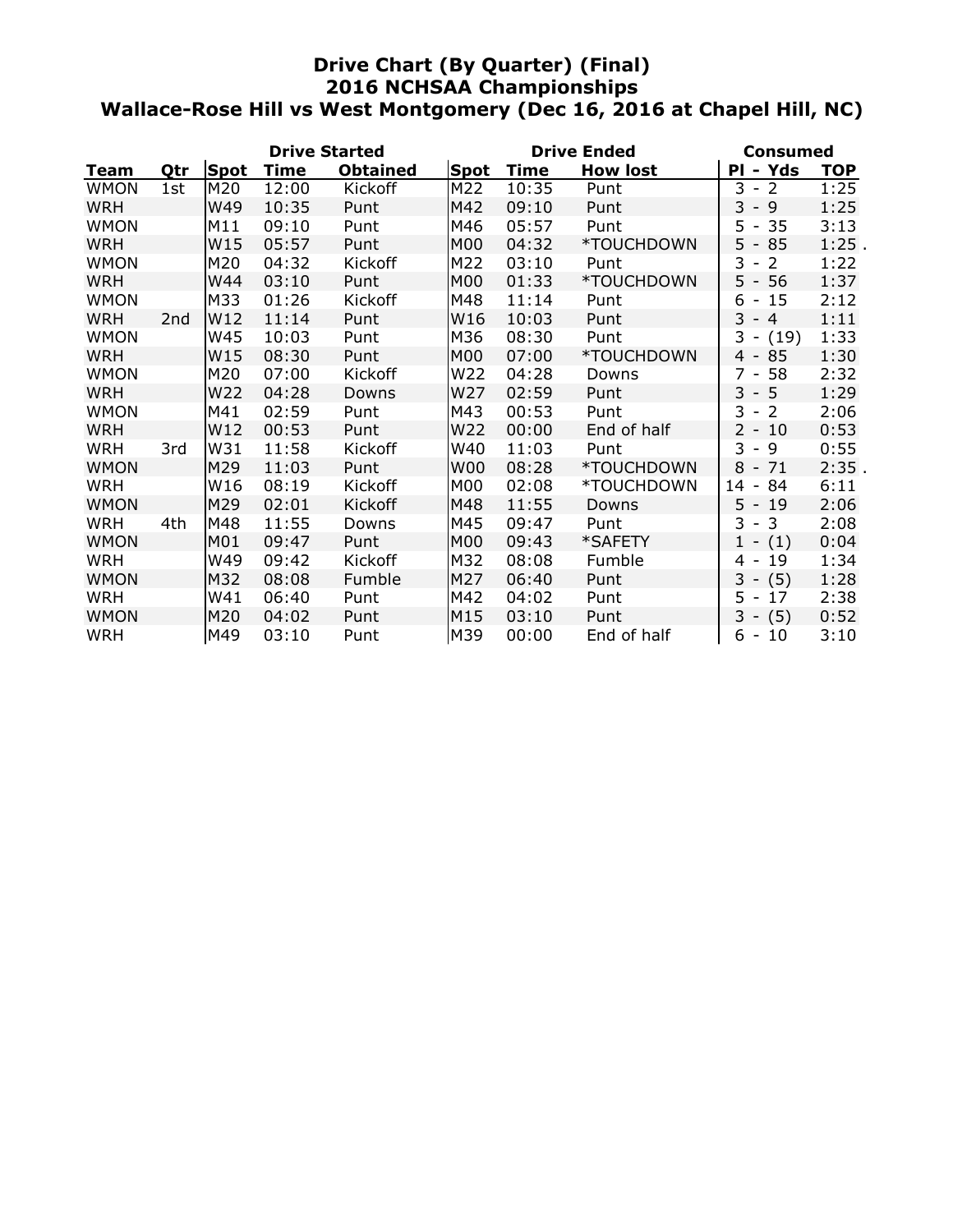### **Play-by-Play Summary (1st quarter) Wallace-Rose Hill vs West Montgomery (Dec 16, 2016 at Chapel Hill, NC)**

*Wallace-Rose Hill wins the coin toss and elects to defer.*

*West Montgomery will receive to begin the game.*

```
WRH ball on WRH40.
```
- CANO, Yahir kickoff 60 yards to the WMON0, touchback.<br>1-10 Wmon 20 DOZIER, Jackson rush for loss of 1 yard to the WMC
- DOZIER,Jackson rush for loss of 1 yard to the WMON19 (WILLIAMS,J.).
- 2-11 Wmon 19 LEAKE,Jo rush for 3 yards to the WMON22 (MURRAY,Xavier).
- 3-8 Wmon 22 DOZIER,Jackson pass incomplete to MORRISON,J. (WILSON,Daylen).
- 4-8 Wmon 22 DOZIER,Jackson punt 29 yards to the WRH49, downed.
	- *3 plays, 2 yards, 1:25*

# **WALLACE-ROSE HILL drive start at 10:35.**

- CARTER, Aliza pass incomplete to NEWKIRK, Desmond.
- 2-10 WRH 49 WILLIAMS,J. rush for 7 yards to the WMON44 (BROWN,Holden).
- 3-3 Wmon 44 NEWKIRK,Desmond rush for 2 yards to the WMON42 (HABJANIC,Ian;BALDWIN,Keshawn).
	- SIMMONS, Rarkell punt 31 yards to the WMON11, downed.
		- *3 plays, 9 yards, 1:25*

# **WEST MONTGOMERY drive start at 09:10.**<br>1-10 Wmon 11 RHONE JR. Damon ru

- RHONE JR,Damon rush for 3 yards to the WMON14 (MURRAY,Xavier).
- 2-7 Wmon 14 DOZIER,Jackson pass complete to MORRISON,J. for 28 yards to the WMON42, 1ST DOWN WMON P1 (BASYDEN,Quavion).
- 1-10 Wmon 42 RHONE JR,Damon rush for loss of 2 yards to the WMON40 (SIMMONS,Rarkell).
- 2-12 Wmon 40 RHONE JR,Damon rush for 2 yards to the WMON42 (MURRAY,Xavier).
- 3-10 Wmon 42 DOZIER,Jackson rush for 4 yards to the WMON46 (NEWKIRK,Desmond).
- 4-6 Wmon 46 DOZIER,Jackson punt 41 yards to the WRH13, POLLOCK,Jalyn return 2 yards to the WRH15 (RHONE JR,Damon).

*5 plays, 35 yards, 3:13*

#### **WALLACE-ROSE HILL drive start at 05:57.**

- 1-10 WRH 15 WILLIAMS, J. rush for 5 yards to the WRH20 (BALDWIN, Keshawn).<br>2-5 WRH 20 NEWKIRK, Desmond rush for 54 yards to the WMON26, 1ST DOWN 2-5 WRH 20 NEWKIRK,Desmond rush for 54 yards to the WMON26, 1ST DOWN WRH, out-of-bounds (LEAKE,Jo). R1<br>1-10 Wmon 26 GRAY,Malcolm rush for 12 yards to the WMON14, 1ST DOWN WRH (MORRISON,J.). GRAY, Malcolm rush for 12 yards to the WMON14, 1ST DOWN WRH (MORRISON, J.). 1-10 Wmon 14 NEWKIRK,Desmond rush for loss of 1 yard to the WMON15 (RHONE JR,Damon;BALDWIN,Keshawn). 2-11 Wmon 15 WILLIAMS,J. rush for 15 yards to the WMON0, 1ST DOWN WRH, TOUCHDOWN, clock 04:32. R3 1-G Wmon 02 CANO,Yahir kick attempt good.
	- **Wallace-Rose Hill 7, West Montgomery 0**

*5 plays, 85 yards, 1:25*

CANO,Yahir kickoff 60 yards to the WMON0, touchback.

**WEST MONTGOMERY drive start at 04:32.** DOZIER,Jackson rush for loss of 1 yard to the WMON19, fumble by DOZIER,Jackson recovered by WMON DOZIER,Jackson at WMON18.

- 
- 2-12 Wmon 18 DOZIER, Jackson pass incomplete to MORRISON, J.<br>3-12 Wmon 18 LEAKE, Jo rush for 4 vards to the WMON22 (JAMES LEAKE,Jo rush for 4 yards to the WMON22 (JAMES,Eric).
- 4-8 Wmon 22 DOZIER,Jackson punt 34 yards to the WRH44, fair catch by WILSON,Daylen.
	- *3 plays, 2 yards, 1:22*

#### **WALLACE-ROSE HILL drive start at 03:10.**

- 1-10 WRH 44 GRAY,Malcolm rush for loss of 7 yards to the WRH37 (BALDWIN,Keshawn).
- 2-17 WRH 37 NEWKIRK,Desmond rush for 4 yards to the WRH41 (BROWN,Holden).
- 3-13 WRH 41 BASYDEN,Quavion rush for 21 yards to the WMON38, 1ST DOWN WRH, out-of-bounds R4 (MORRISON,J.). 1-10 Wmon 38 CARTER,Aliza rush for loss of 5 yards to the WMON43, fumble by CARTER,Aliza recovered by WRH CARTER,Aliza at WMON40. 2-12 Wmon 40 WILLIAMS,J. rush for 40 yards to the WMON0, 1ST DOWN WRH, TOUCHDOWN, clock 01:33. R5 1-G Wmon 02 CANO,Yahir kick attempt good. **Wallace-Rose Hill 14, West Montgomery 0**

## *5 plays, 56 yards, 1:44*

CANO,Yahir kickoff 59 yards to the WMON1, LEAKE,Jo return 32 yards to the WMON33

### (LEAK-SUTTON,C.).

| WEST MONTGOMERY drive start at 01:26. |                                                                                            |                |
|---------------------------------------|--------------------------------------------------------------------------------------------|----------------|
| 1-10 Wmon 33                          | DOZIER, Jackson pass complete to HORNE, Makel for 6 yards to the WMON39 (NICHOLS, Dennis). |                |
| 2-4 Wmon 39                           | DOZIER, Jackson pass incomplete to ALLEN, Jake (POLLOCK, Jalyn).                           |                |
| Wmon 39<br>3-4                        | LEAKE, Jo rush for 5 yards to the WMON44, 1ST DOWN WMON (SANCHEZ, Juan).                   | R <sub>2</sub> |
| 1-10 Wmon 44                          | DOZIER, Jackson rush for 5 yards to the WMON49 (MURRAY, Xavier; SANCHEZ, Juan).            |                |
|                                       | <b>END OF 1st QUARTER: Wallace-Rose Hill 14, West Montgomery 0</b>                         |                |

|                        |       | Time     | 1st Downs    |          |              |         | Conversions |                |                  |                  |
|------------------------|-------|----------|--------------|----------|--------------|---------|-------------|----------------|------------------|------------------|
| <b>Quarter Summary</b> | Score | Poss     |              |          |              | 3rd     | 4th         | <b>Rushing</b> | Passing          | <b>Penalties</b> |
| Wallace-Rose Hill      |       | 14 04:34 | . റ          | $\Omega$ | - 5          | $1 - 2$ | ი-ი         | 12-150         | $0 - 1 - 0 - 0$  | 0-0              |
| West Montgomery        |       | 07:26    | $\mathbf{I}$ | $\Omega$ | <sup>2</sup> | በ-3     | ი-ი         | 10-21          | $2 - 5 - 0 - 34$ | 0-0              |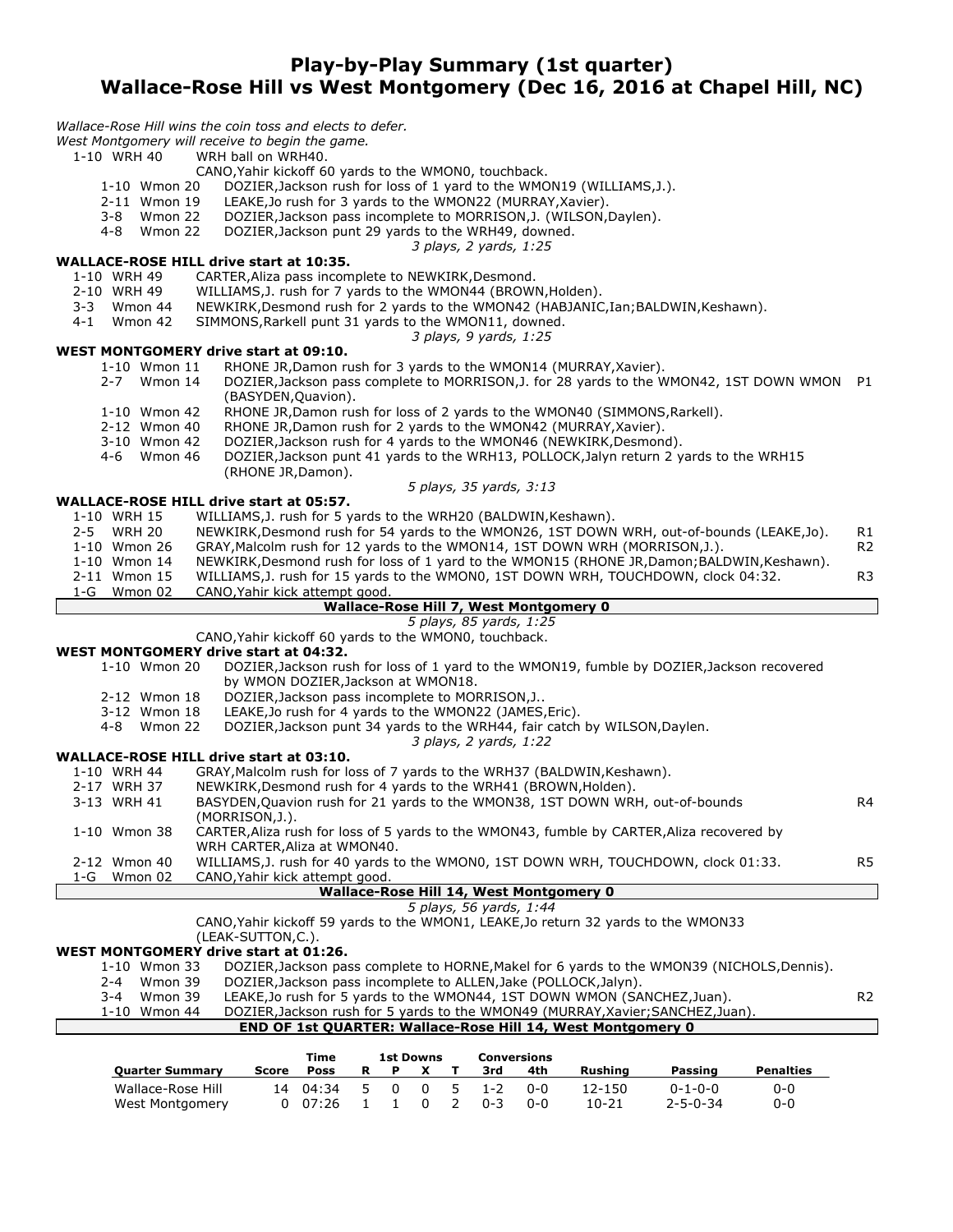### **Play-by-Play Summary (2nd quarter) Wallace-Rose Hill vs West Montgomery (Dec 16, 2016 at Chapel Hill, NC)**

- 2-5 Wmon 49 Start of 2nd quarter, clock 12:00.
- 2-5 Wmon 49 LEAKE, Jo rush for loss of 1 yard to the WMON48 (SANCHEZ, Juan; MURRAY, Xavier).<br>3-6 Wmon 48 DOZIER, Jackson pass incomplete to LEAKE. Jo.
- 3-6 Wmon 48 DOZIER,Jackson pass incomplete to LEAKE,Jo.
	- DOZIER, Jackson punt 40 yards to the WRH12, downed.
		- *6 plays, 15 yards, 2:12*

#### **WALLACE-ROSE HILL drive start at 11:14.**

- 1-10 WRH 12 GRAY,Malcolm rush for no gain to the WRH12 (WOODWARD,Robert;RHONE JR,Damon).
- 2-10 WRH 12 NEWKIRK,Desmond rush for 4 yards to the WRH16 (LEAKE,Jataviun).
- 3-6 WRH 16 CARTER,Aliza pass incomplete to GRAY,Malcolm, dropped pass (RHONE JR,Damon).
- 4-6 WRH 16 SIMMONS,Rarkell punt 29 yards to the WRH45, downed.
	- *3 plays, 4 yards, 1:11*

#### **WEST MONTGOMERY drive start at 10:03.**

- 1-10 WRH 45 PENALTY WMON false start 5 yards to the 50 yardline.<br>1-15 Wmon 50 DOZIER, Jackson sacked for loss of 13 yards to the WM
	- DOZIER, Jackson sacked for loss of 13 yards to the WMON37 (MURRAY, Xavier).
- 2-28 Wmon 37 DOZIER,Jackson pass incomplete to ALLEN,Jake.
- 3-28 Wmon 37 HORNE,Makel rush for loss of 1 yard to the WMON36 (JAMES,Eric).
- 4-29 Wmon 36 DOZIER,Jackson punt 49 yards to the WRH15, downed.
	- *3 plays, minus 19 yards, 1:33*

#### **WALLACE-ROSE HILL drive start at 08:30.**

- 1-10 WRH 15 NEWKIRK,Desmond rush for 4 yards to the WRH19 (WOODWARD,Robert).
- 2-6 WRH 19 WILLIAMS, J. rush for 7 yards to the WRH26, 1ST DOWN WRH (MORRISON, J.).
- 1-10 WRH 26 NEWKIRK,Desmond rush for 2 yards to the WRH28 (BROWN,Holden).
- 2-8 WRH 28 BASYDEN,Quavion rush for 72 yards to the WMON0, 1ST DOWN WRH, TOUCHDOWN, clock 07:00. R7<br>1-G Wmon 02 CANO.Yahir kick attempt good. 1-G Wmon 02 CANO,Yahir kick attempt good.

#### **Wallace-Rose Hill 21, West Montgomery 0**

*4 plays, 85 yards, 1:30* CANO,Yahir kickoff 60 yards to the WMON0, touchback.

- **WEST MONTGOMERY drive start at 07:00.** DOZIER, Jackson rush for 19 yards to the WMON39, 1ST DOWN WMON (WILLIAMS, J.). R3
	- 1-10 Wmon 39 LEAKE,Jo rush for 1 yard to the WMON40 (MURRAY,Xavier). 2-9 Wmon 40 DOZIER,Jackson pass complete to MORRISON,J. for 32 yards to the WRH28, 1ST DOWN WMON P4 (WILSON,Daylen). 1-10 WRH 28 RHONE JR,Damon rush for 5 yards to the WRH23 (WILLIAMS,J.).
	- 2-5 WRH 23 DOZIER,Jackson pass incomplete to MORRISON,J..
	- 3-5 WRH 23 LEAKE,Jo rush for 1 yard to the WRH22 (SIMMONS,Rarkell).
	- 4-4 WRH 22 PENALTY WMON illegal procedure 5 yards to the WRH27.
	- 4-9 WRH 27 RHONE JR,Damon rush for 5 yards to the WRH22 (JAMES,Eric).
		- *7 plays, 58 yards, 2:32*

#### **WALLACE-ROSE HILL drive start at 04:28.**

- 1-10 WRH 22 NEWKIRK,Desmond rush for 2 yards to the WRH24 (HABJANIC,Ian).
- 
- 2-8 WRH 24 WILLIAMS,J. rush for loss of 2 yards to the WRH22 (LEAKE,Jataviun). 3-10 WRH 22 BASYDEN, Quavion rush for 5 yards to the WRH27, out-of-bounds (MORRISON, J.).<br>4-5 WRH 27 SIMMONS, Rarkell punt 32 yards to the WMON41, downed.
- SIMMONS, Rarkell punt 32 yards to the WMON41, downed.

*3 plays, 5 yards, 1:29*

#### **WEST MONTGOMERY drive start at 02:59.**

- 1-10 Wmon 41 Timeout Wallace-Rose Hill, clock 02:59.
	- RHONE JR,Damon rush for no gain to the WMON41 (MURRAY,Xavier;JAMES,Eric).
	- 2-10 Wmon 41 DOZIER,Jackson pass complete to LEAKE,Jo for 7 yards to the WMON48 (BASYDEN,Quavion).
	- 3-3 Wmon 48 DOZIER,Jackson sacked for loss of 5 yards to the WMON43 (MURRAY,Xavier).
	- 4-8 Wmon 43 DOZIER,Jackson punt 45 yards to the WRH12, downed.
		- *3 plays, 2 yards, 2:06*

#### **WALLACE-ROSE HILL drive start at 00:53.**

- 1-10 WRH 12 NICHOLS,Dennis rush for 1 yard to the WRH13 (BROWN,Holden).
- 2-9 WRH 13 NICHOLS, Dennis rush for 9 yards to the WRH22, 1ST DOWN WRH (WOODWARD, Robert). R8 End of half, clock 00:00.

#### *2 plays, 10 yards, 0:53* **END OF 2nd QUARTER: Wallace-Rose Hill 21, West Montgomery 0**

|                        |       | Time  | 1st Downs    |          |     |         | Conversions |           |                  |                  |
|------------------------|-------|-------|--------------|----------|-----|---------|-------------|-----------|------------------|------------------|
| <b>Ouarter Summary</b> | Score | Poss  |              |          |     | 3rd     | 4th         | Rushina   | Passing          | <b>Penalties</b> |
| Wallace-Rose Hill      |       | 05:03 | <sup>n</sup> | $\Omega$ | - 3 | $0 - 2$ | 0-0         | 11-104    | $0 - 1 - 0 - 0$  | 0-0              |
| West Montgomery        |       | 06:57 |              |          |     | $0 - 4$ | $0 - 1$     | $10 - 11$ | $2 - 5 - 0 - 39$ | $2 - 10$         |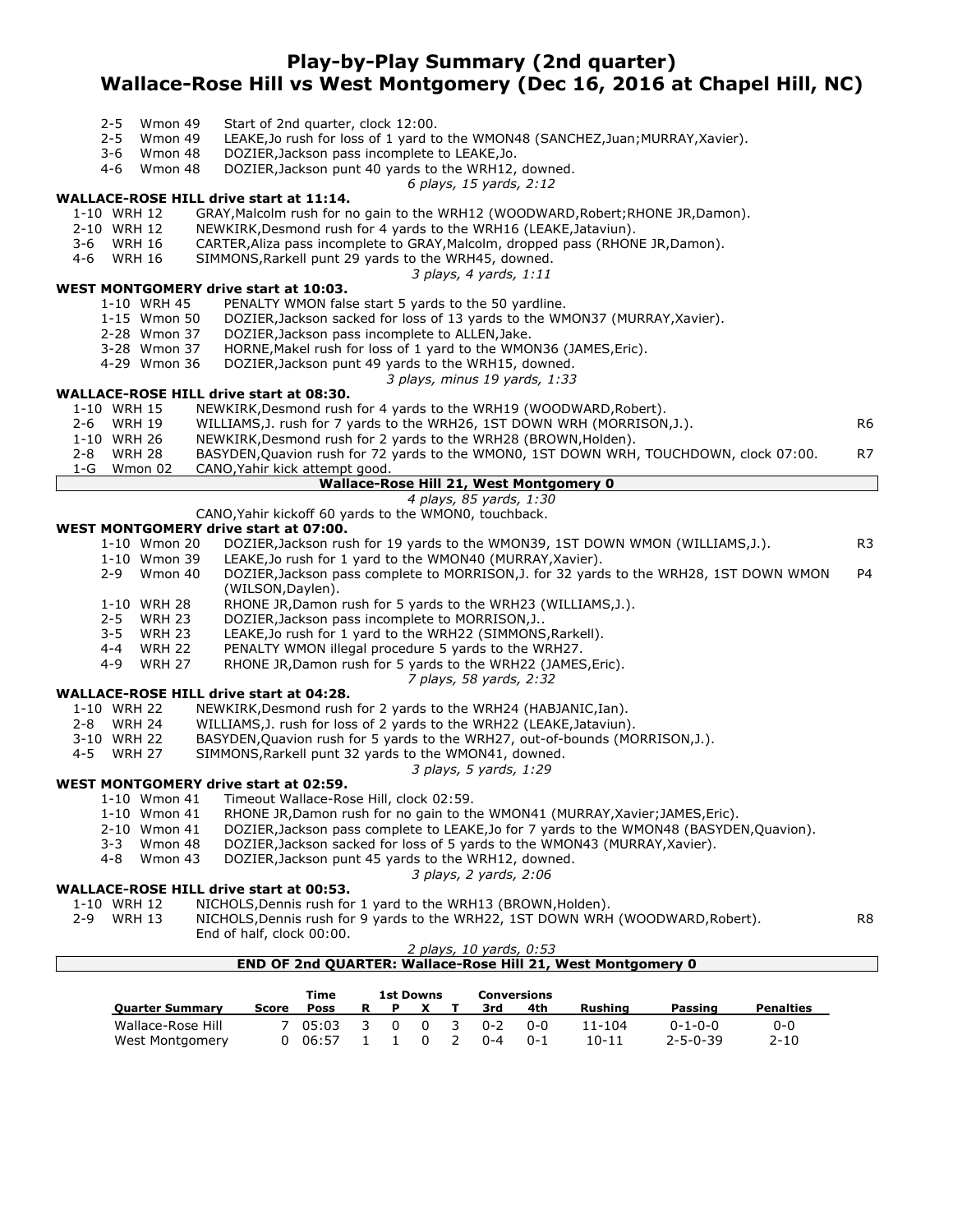### **Play-by-Play Summary (3rd quarter) Wallace-Rose Hill vs West Montgomery (Dec 16, 2016 at Chapel Hill, NC)**

|                          | Start of 3rd quarter, clock 12:00, WMON ball on WMON40.<br>SUSTAITA, Pedro kickoff 29 yards to the WRH31, FARRIOR, Patrick return 0 yards to the |                 |
|--------------------------|--------------------------------------------------------------------------------------------------------------------------------------------------|-----------------|
|                          | WRH31, fumble by FARRIOR, Patrick recovered by WRH FARRIOR, Patrick at WRH31.                                                                    |                 |
|                          | <b>WALLACE-ROSE HILL drive start at 11:58.</b>                                                                                                   |                 |
| 1-10 WRH 31              | BASYDEN, Quavion rush for 8 yards to the WRH39 (HORNE, Makel).                                                                                   |                 |
| 2-2 WRH 39               | CARTER, Aliza pass incomplete to BASYDEN, Quavion.                                                                                               |                 |
| 3-2 WRH 39               | NEWKIRK, Desmond rush for 1 yard to the WRH40 (LEAKE, Jataviun).                                                                                 |                 |
| <b>WRH 40</b><br>4-1     | SIMMONS, Rarkell punt 31 yards to the WMON29, downed.                                                                                            |                 |
|                          | 3 plays, 9 yards, 0:55                                                                                                                           |                 |
|                          | WEST MONTGOMERY drive start at 11:03.                                                                                                            |                 |
| 1-10 Wmon 29             | DOZIER, Jackson rush for no gain to the WMON29 (SIMMONS, Rarkell).                                                                               |                 |
| 2-10 Wmon 29             | DOZIER, Jackson pass complete to MORRISON, J. for 33 yards to the WRH38, 1ST DOWN WMON,                                                          | P5              |
|                          | out-of-bounds (WILSON, Daylen).                                                                                                                  |                 |
| 1-10 WRH 38              | LEAKE, Jo rush for 2 yards to the WRH36 (JAMES, Eric; NEWKIRK, Desmond).                                                                         |                 |
| 2-8 WRH 36               | LEAKE, Jo rush for 6 yards to the WRH30, out-of-bounds (NEWKIRK, Desmond).                                                                       |                 |
| <b>WRH 30</b><br>$3 - 2$ | LEAKE, Jo rush for 6 yards to the WRH24, 1ST DOWN WMON (MURRAY, Xavier; SIMMONS, Rarkell).                                                       | R6              |
| 1-10 WRH 24              | LEAKE, Jo rush for 9 yards to the WRH15 (NEWKIRK, Desmond).                                                                                      |                 |
| 2-1 WRH 15               | LEAKE, Jo rush for 2 yards to the WRH13, 1ST DOWN WMON (SIMMONS, Rarkell; MURRAY, Xavier).                                                       | R7              |
| 1-10 WRH 13              | DOZIER, Jackson rush for 13 yards to the WRH0, 1ST DOWN WMON, TOUCHDOWN, clock 08:28.                                                            | R8              |
| 1-G WRH 02               | SUSTAITA, Pedro kick attempt good.                                                                                                               |                 |
|                          | Wallace-Rose Hill 21, West Montgomery 7                                                                                                          |                 |
|                          | 8 plays, 71 yards, 2:44                                                                                                                          |                 |
|                          | SUSTAITA, Pedro kickoff 43 yards to the WRH17, WILLIAMS, J. return -1 yards to the WRH16                                                         |                 |
|                          | (LEAKE, Jataviun).                                                                                                                               |                 |
|                          | <b>WALLACE-ROSE HILL drive start at 08:19.</b>                                                                                                   |                 |
| 1-10 WRH 16              | BASYDEN, Quavion rush for 5 yards to the WRH21, out-of-bounds.                                                                                   |                 |
| $2 - 5$<br><b>WRH 21</b> | WILLIAMS, J. rush for no gain to the WRH21 (RHONE JR, Damon; WOODWARD, Robert).                                                                  |                 |
| 3-5<br><b>WRH 21</b>     | CARTER, Aliza rush for 2 yards to the WRH23 (WOODWARD, Robert), PENALTY WRH holding 8 yards                                                      |                 |
|                          | to the WRH13, NO PLAY.                                                                                                                           |                 |
| 3-13 WRH 13              | PENALTY WMON pass interference 15 yards to the WRH28, 1ST DOWN WRH.                                                                              | X9              |
| 1-10 WRH 28              | NEWKIRK, Desmond rush for 1 yard to the WRH29 (MORRISON, J.).                                                                                    |                 |
| <b>WRH 29</b><br>2-9     | BASYDEN, Quavion rush for 1 yard to the WRH30 (MORRISON, J.).                                                                                    |                 |
| <b>WRH 30</b><br>3-8     | BASYDEN, Quavion rush for 10 yards to the WRH40, 1ST DOWN WRH, out-of-bounds (RHONE                                                              | R <sub>10</sub> |
|                          | JR,Damon).                                                                                                                                       |                 |
| 1-10 WRH 40              | CARTER, Aliza rush for 2 yards to the WRH42 (WOODWARD, Robert).                                                                                  |                 |
| 2-8 WRH 42               | CARTER, Aliza rush for 14 yards to the WMON44, 1ST DOWN WRH (WILLIAMS, Landon).                                                                  | R <sub>11</sub> |
| 1-10 Wmon 44             | CARTER, Aliza rush for 3 yards to the WMON41 (BROWN, Holden; MORRISON, J.).                                                                      |                 |
| 2-7 Wmon 41              | BASYDEN, Quavion rush for 10 yards to the WMON31, 1ST DOWN WRH (WILLIAMS, Landon; LEAKE, Jo).                                                    | R <sub>12</sub> |
| 1-10 Wmon 31             | NEWKIRK, Desmond rush for 6 yards to the WMON25 (WOODWARD, Robert).                                                                              |                 |
| 2-4 Wmon 25              | WILLIAMS, J. rush for 5 yards to the WMON20, 1ST DOWN WRH (BROWN, Holden).                                                                       | R13             |
| 1-10 Wmon 20             | PENALTY WRH false start 5 yards to the WMON25.                                                                                                   |                 |
| 1-15 Wmon 25             | BASYDEN, Quavion rush for 3 yards to the WMON22 (WOODWARD, Robert).                                                                              |                 |
| 2-12 Wmon 22             | POLLOCK, Jalyn rush for loss of 2 yards to the WMON24 (BALDWIN, Keshawn).                                                                        |                 |
| 3-14 Wmon 24             | CARTER, Aliza pass complete to POLLOCK, Jalyn for 24 yards to the WMON0, 1ST DOWN WRH,                                                           | P14             |
|                          | TOUCHDOWN, clock 02:08.                                                                                                                          |                 |
| 1-G Wmon 02              | CANO, Yahir kick attempt good.                                                                                                                   |                 |
|                          | <b>Wallace-Rose Hill 28, West Montgomery 7</b>                                                                                                   |                 |
|                          | 14 plays, 84 yards, 6:18                                                                                                                         |                 |
|                          | CANO, Yahir kickoff 59 yards to the WMON1, LEAKE, Jo return 28 yards to the WMON29                                                               |                 |
|                          | (DALRYMPLE,C.;LEAK-SUTTON,C.).                                                                                                                   |                 |
|                          | <b>WEST MONTGOMERY drive start at 02:01.</b>                                                                                                     |                 |
| 1-10 Wmon 29             | RHONE JR, Damon rush for 14 yards to the WMON43, 1ST DOWN WMON (FARRIOR, Patrick).                                                               | R <sub>9</sub>  |
| 1-10 Wmon 43             | RHONE JR, Damon rush for no gain to the WMON43 (DOBSON, Z.; JAMES, Eric).                                                                        |                 |
| 2-10 Wmon 43             | DOZIER, Jackson rush for 5 yards to the WMON48 (FARRIOR, Patrick; MURRAY, Xavier).                                                               |                 |
| Wmon 48<br>$3 - 5$       | RHONE JR, Damon rush for no gain to the WMON48 (SIMMONS, Rarkell).                                                                               |                 |

#### **END OF 3rd QUARTER: Wallace-Rose Hill 28, West Montgomery 7**

|                        |       | Time        | <b>1st Downs</b> |  |   |     |         | Conversions |         |                  |           |
|------------------------|-------|-------------|------------------|--|---|-----|---------|-------------|---------|------------------|-----------|
| <b>Ouarter Summary</b> | Score | <b>Poss</b> | R                |  |   |     | 3rd     | 4th         | Rushina | Passing          | Penalties |
| Wallace-Rose Hill      |       | 07.13       | 4                |  |   | -6  | $7 - 3$ | ი-ი         | 15-67   | 1-2-0-24         | $2 - 13$  |
| West Montgomery        |       | 04:45       | -4               |  | 0 | -5- | $1 - 1$ | 0-0         | 11-57   | $1 - 1 - 0 - 33$ | $1 - 15$  |